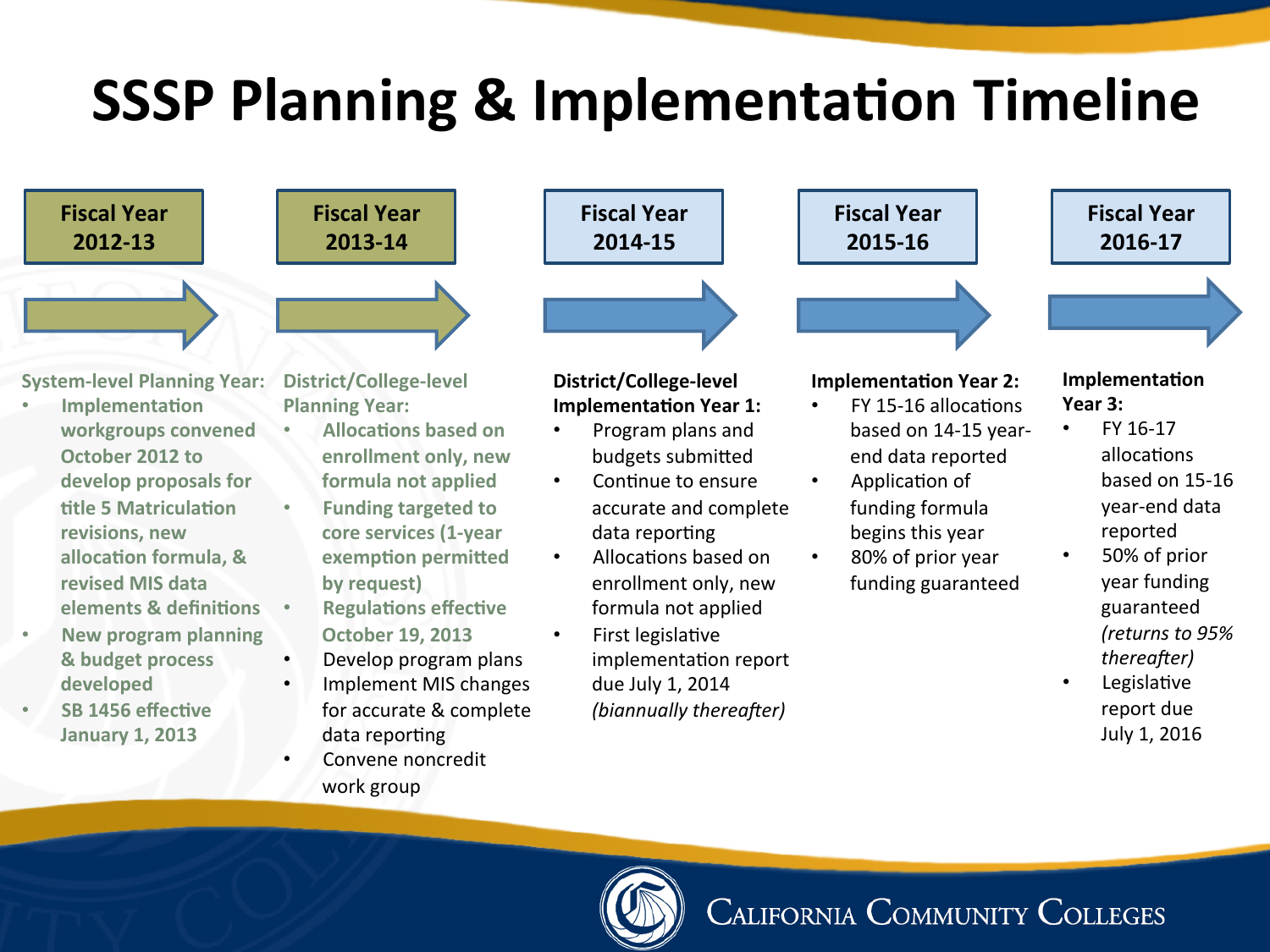## **SSSP Credit Funding Formula**

**College's Potential Students** ÷ **College Match Population of Students Served** at **to Receive Services the College Initial Orientation** (SS06)\*\* **10%** 2:1\*\*\* **Unduplicated Credit Base Funding Initial Assessment** (SS07)\*\* **10% Student Headcount\* Floor \$35K or 10%**  *(academic year = (whichever is greater)* **Abbreviated SEP (SS09)\*\* 10%**  *summer, fall, winter, spring)* **Counseling/Advising** (SS08) **15% Comprehensive SEP** (SS09) 35% **At Risk Follow-Up Svc (SS10) 15% 40%**  \*\*Include pre-enrollment **Other Follow-Up Svc (SS11) 5%** services provided for \*Includes CA resident students enrolled as of census in students with SB record at least 0.5 credit units, (STD7) headcount status "A," "B," "C," excludes special admits \*\*\*Match may include **60%**  A&R, & SSSP related technology & research